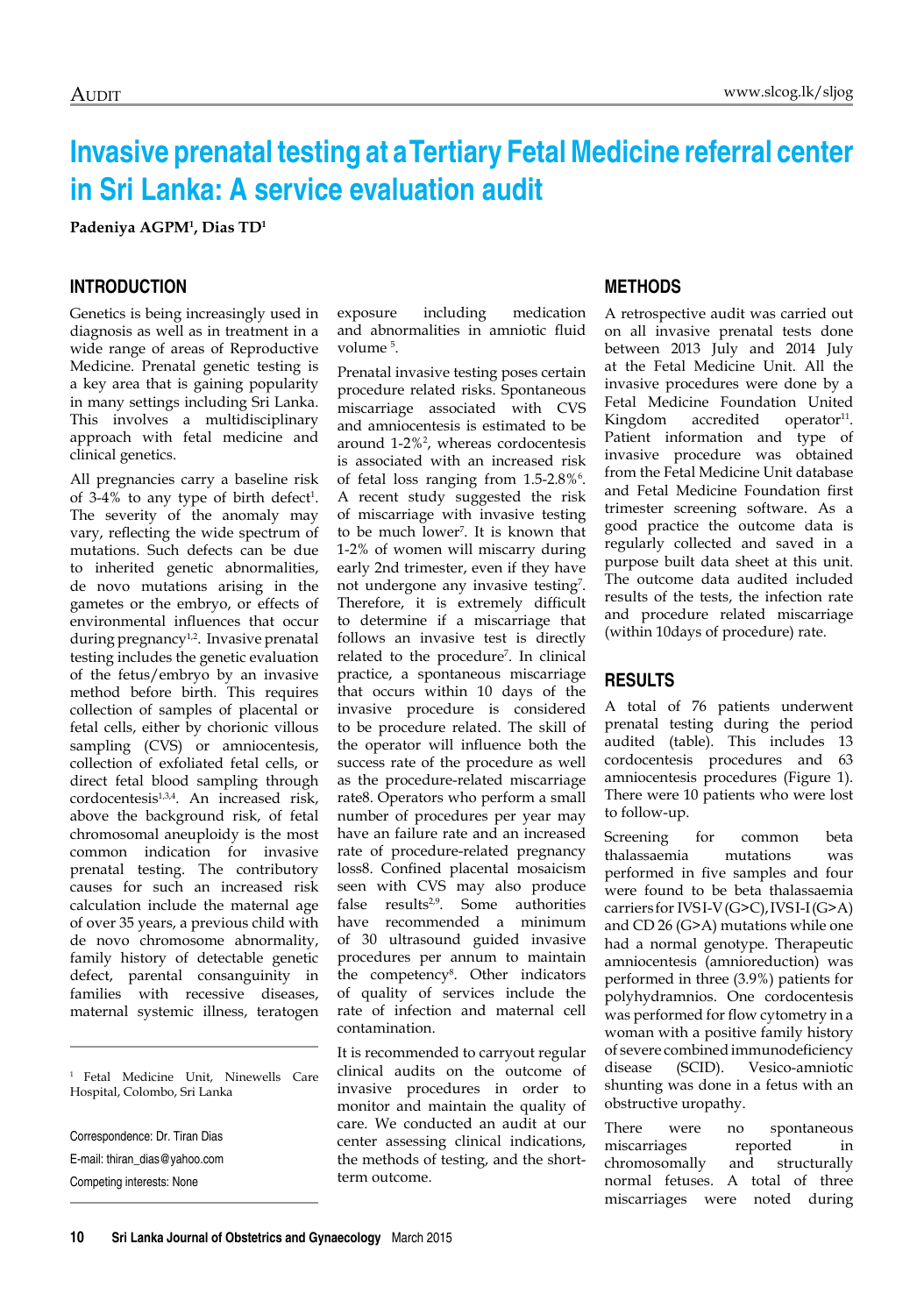| Table1: Description of the study population  |                   |           |
|----------------------------------------------|-------------------|-----------|
|                                              | Mean (range)      | <b>SD</b> |
| Maternal age                                 | 32.7<br>$(21-46)$ | 6.4       |
| Period of gestation (weeks) at Amniocentesis | 18<br>$(15-34)$   | 4.5       |
| Period of gestation (weeks) at Cordocentesis | 22.3<br>(18-34)   | 4.6       |

the audit period. Chromosomal abnormalities were detected in 7 (9.2%) patients and distribution of abnormalities are shown in figure 2. All of them had either a chromosomal or structure anomaly (Trisomy 18, non-immune hydrops and multiple abnormalities in one each). None of the patients developed procedure related infection or other complications following invasive prenatal testing.

## **Discussion**

Amniocentesis is the most common invasive prenatal diagnostic procedure undertaken at the unit and this is comparable with the trend worldwide. Regular audit should be performed in order to maintain quality care in prenatal Medicine. The procedure related complications were par??? with recommended standards. This indicates adequate training and maintenance of skills of the operator as occasional operators who perform a lower number of procedures per year may have increased rates of procedure-related complications.

## **Conclusion:**

Our data is comparable with the available international standards. We did not have procedure related miscarriages in healthy fetuses and no other procedure related complications were seen. This audit demonstrated that the procedure related complications of the unit are low among chromosomally and structurally normal fetuses after invasive prenatal testing, thus conforming acceptable safety standards

## **References**

- 1. Bodurtha, J. and J.F. Strauss, 3rd, Genomics and perinatal care. N Engl J Med, 2012. 366(1): p. 64-73.
- 2. Brezina, P.R. and W.G. Kearns, The evolving role of genetics in reproductive medicine. Obstet Gynecol Clin North Am, 2014. 41(1): p. 41-55.
- 3. Mendez-Rosado, L.A., et al., Antenatal cytogenetic testing in Havana, Cuba. MEDICC Rev, 2014. 16(3-4): p. 27-34.
- 4. Karnpean, R., Fetal blood sampling in

**Figure 1: Type of invasive prenatal testing and their frequency**



**Figure 2: The distribution of the different types of chromosomal abnormalities detected during the prenatal testing**